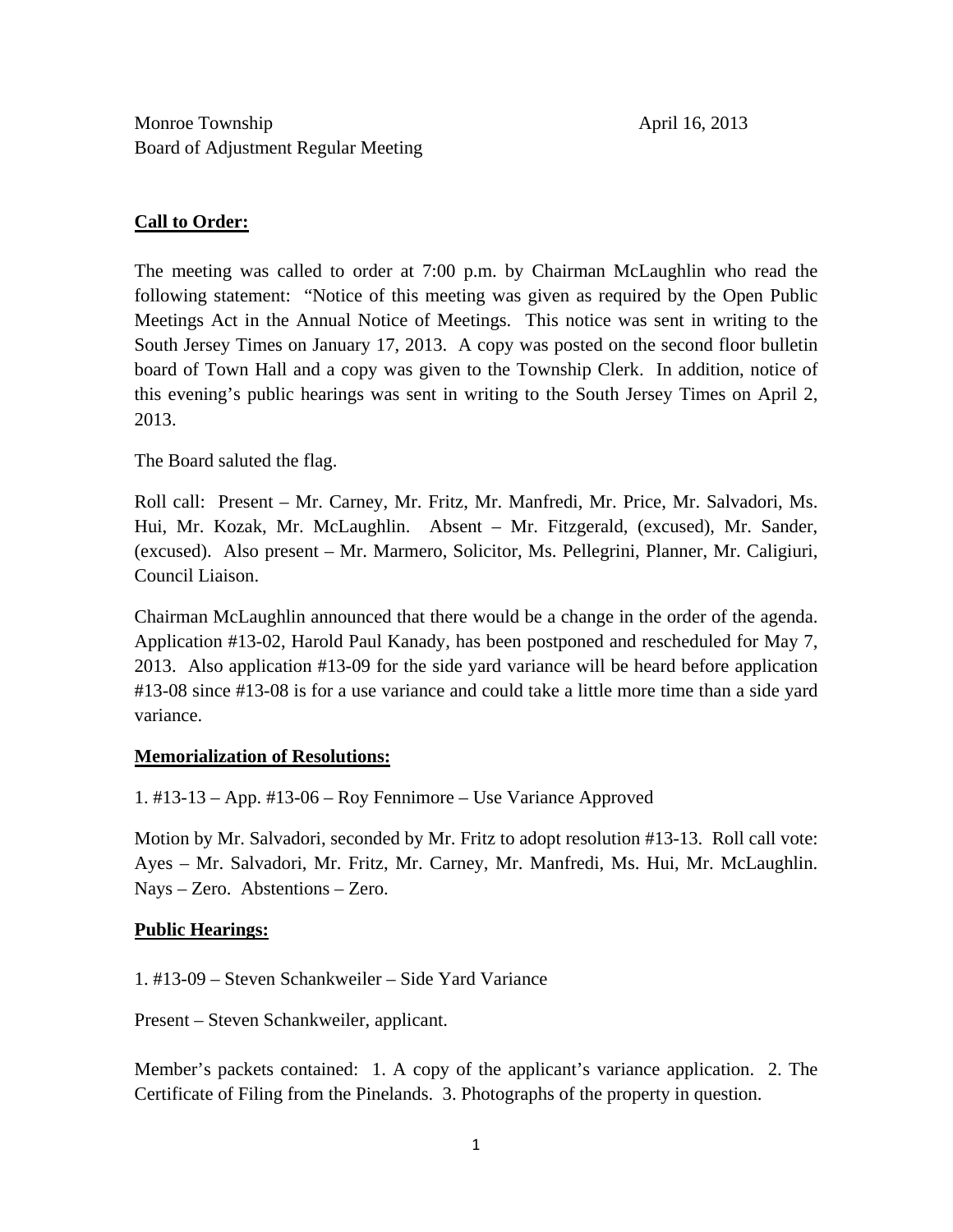Monroe Township April 16, 2013 Board of Adjustment Regular Meeting

## **Public Hearings: (continued)**

1. #13-09 – Steven Schankweiler (continued)

The applicant is requesting a side yard variance in order to be allowed to construct a single family home on a 9,263 square foot lot located on Church Street, also known as Block 11803, Lot 5. The required side yard setback is 20 feet and the applicant is requesting to have a 19 foot setback; he needs a side yard variance of one foot.

Mr. Schankweiler was sworn in by Mr. Marmero. Mr. McLaughlin asked Mrs. Farrell if the application could be deemed complete. Mrs. Farrell replied that it could be deemed complete. Motion by Mr. Salvadori, seconded by Mr. Fritz to deem application #13-09 complete. Voice vote; all ayes, motion passed.

Mr. Schankweiler stated that he wanted to construct a single family home on the lot which is an irregular shaped lot that narrows a little as it goes back. They meet all the other setbacks but the one side yard. The home they are constructing is similar to the homes in the neighborhood. Mr. McLaughlin commented that Mr. Schankweiler only needed one foot. Mr. Kozak asked where the driveway would be located. Mr. Schankweiler stated that it would be located off of Church Street.

Motion passed to open the hearing to the public. There being none, motion passed to close the hearing to the public.

Mr. Marmero stated that the motion would be to allow the side yard setback variance where 20 feet is required and the applicant is requesting to have 19 feet therefore needing a one foot variance. Motion by Mr. Fritz, seconded by Mr. Carney to approve the one foot side yard setback variance. Roll call vote: Ayes – Mr. Fritz, Mr. Carney, Mr. Manfredi, Mr. Price, Mr. Salvadori, Ms. Hui, Mr. McLaughlin. Nays – Zero. Abstentions – Zero.

2. #13-08 – Richard Jacobi – Use Variance

Present – Richard Jacobi, applicant.

Member's packets contained: 1. A copy of the applicant's use variance application. 2. Photographs of the property. 3. A plan of survey and floor plans depicting the three levels of living space. 4. Report dated April 8, 2013 prepared by Ms. Pellegrini.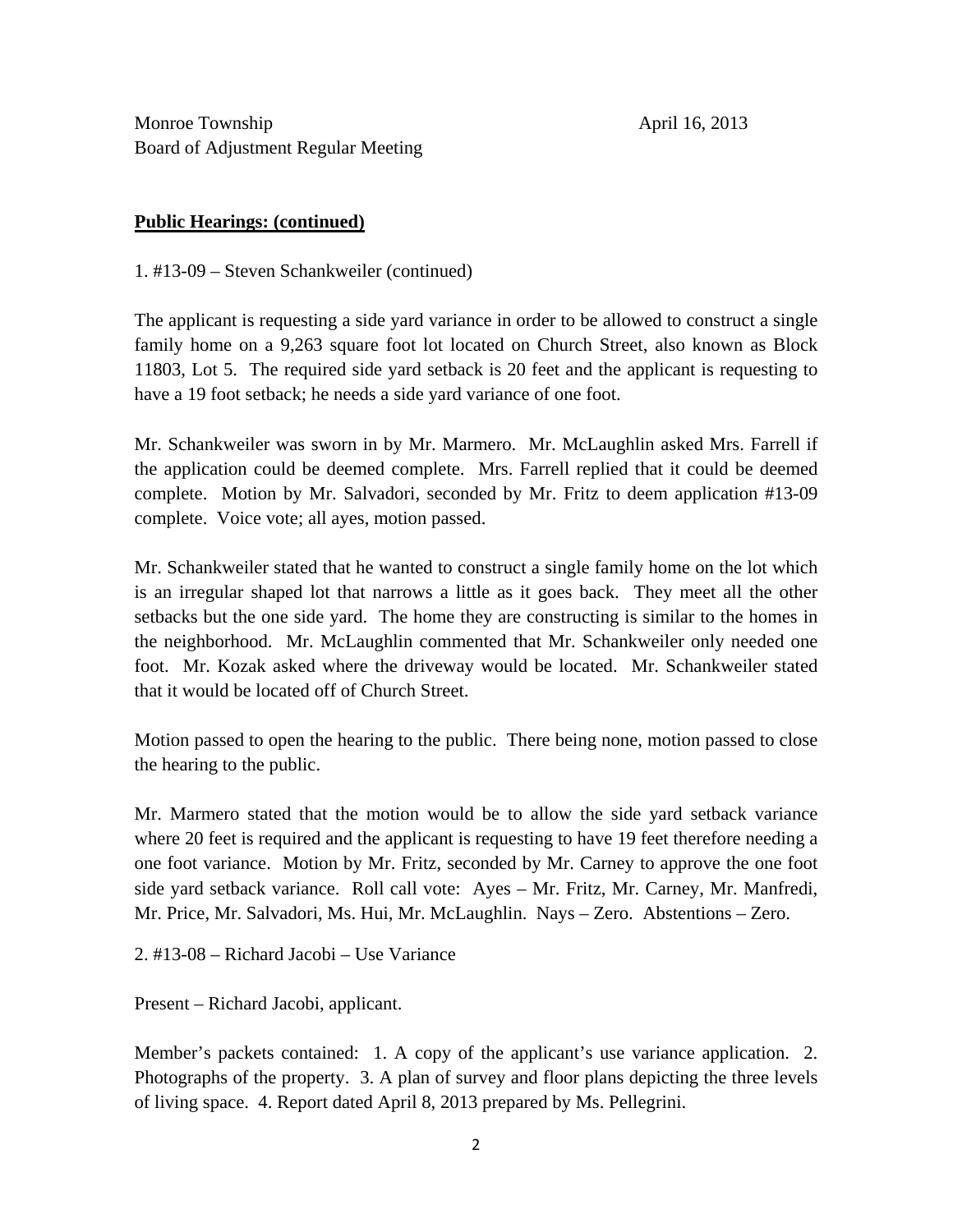Monroe Township April 16, 2013 Board of Adjustment Regular Meeting

#### **Public Hearings: (continued)**

### 2. #13-08 – Richard Jacobi (continued)

Mr. Jacobi was sworn in by Mr. Marmero. Mr. McLaughlin asked Mrs. Farrell if the application could be deemed complete. Mrs. Farrell replied that it could be deemed complete. Motion by Mr. Salvadori, seconded by Mr. Carney to deem application #13-08 complete. Voice vote; all ayes, motion passed. Ms. Hui stated that she was excusing herself from the hearing due to a conflict.

Mr. Jacobi testified that the duplex was heavily damaged from a fire when he purchased it. He received approval from the Zoning Office to have two apartments on his side of the duplex and when the building inspector at the time came in for inspection, he commented that the third floor was big enough to be converted to an apartment as well. He stated the entire building would need to have fire sprinklers and have a monitored fire alarm system. Mr. Jacobi stated he took that as he was allowed to have the third apartment if he did those things; so he made the third floor into an apartment. He received all the necessary permits and inspections; however when he tried to get his final Certificate of Occupancy the building inspector told him he needed Zoning approval. The Zoning Officer informed he needed a use variance in order to have the third apartment because a third apartment is not permitted. He commented the third unit is a one bedroom unit.

Mr. McLaughlin inquired as to the parking situation. Mr. Jacobi stated that you could possibly put five or six cars in the back; however he rents the other two units to single people who each have one car. As the landlord he would make sure he doesn't rent to anyone who has more than one car. Mr. Price inquired as to an exterior stairway from the third floor. Mr. Jacobi stated that there is not but the third floor has a separate stair tower that is totally separate from the other two units. There are fire doors, it is fire rocked, it has sprinklers; it was built according to the code. Mr. Salvadori asked about the access from the back parking area. Mr. Jacobi stated you have to make a k-turn; he does it all the time with his truck. Mr. Kozak commented that there isn't any off-street parking on Main Street so it would be Mr. Jacobi's issue if his renters could not park. Ms. Pellegrini asked if there were two units before the fire. Mr. Jacobi stated there were not two units but he received approval from the Zoning Officer to have two units and the other half of the duplex has two units as well. She stated that typically a duplex is just that, a duplex, two halves. There is a certain lot area required by the ordinance which was completely violated when the two halves were made into four and now in this case this side is three units, so a total of five units. She stated it's the equivalent of having twenty-two units per acre.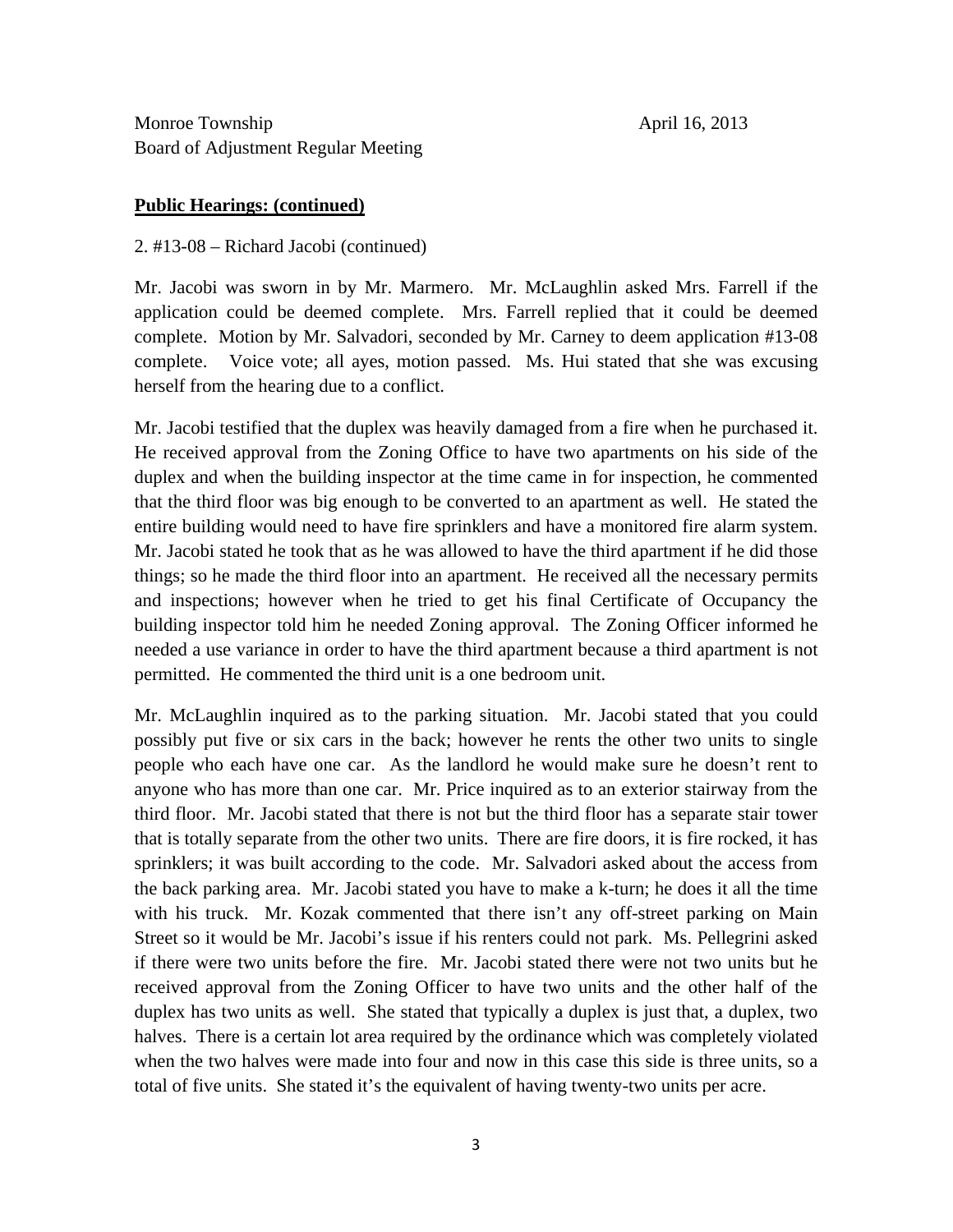Monroe Township April 16, 2013 Board of Adjustment Regular Meeting

## **Public Hearing: (continued)**

2. #13-08 – Richard Jacobi (continued)

Ms. Pellegrini commented that it wasn't a good precedent to set. With regard to parking, the only way it can be managed is if he limits his tenants to one car each because the lot is only thirty-four feet wide which can accommodate three cars not five or six.

Motion passed to open the hearing to the public. There being none, motion passed to close the hearing to the public.

Mr. Marmero inquired as to the bulk variances listed in Ms. Pellegrini's report. She stated that she used the R-1 standards for this proposed use and multiple variances are required. The minimum required lot area is 7500 square feet for each side of the duplex; this side has only 5,919 square feet. There are pre-existing nonconforming conditions for the front yard setback, lot frontage, and lot width. Ms. Pellegrini stated that the lot area and lot coverage should have been addressed at the time permission for two units were given but they weren't. With regard to lot coverage, she estimated it is approximately sixty or seventy percent where the maximum is thirty percent.

There is a COAH development fee required for this use which the applicant will have to pay before he receives his Certificate of Occupancy. Ms. Pellegrini stated that because he is coming in now for the third unit a fee will be required. This is a State requirement based on the equalized assessed value of the unit. The construction office will inform him of the amount of the fee. Mr. Marmero asked if there were any other buildings in the area with three units. Mr. Jacobi stated that there a several buildings that have three units. The applicant must also request a site plan waiver since technically it would require a site plan.

Mr. Marmero reviewed the requests of the applicant; a use variance to allow a third unit in an existing duplex building, bulk variances for lot area, lot coverage, the existing lot frontage, lot width, and front yard setback, and a site plan waiver. Motion by Mr. Carney, seconded by Mr. Salvadori to grant the use variance, the bulk variances, and the site plan waiver. Roll call vote: Ayes – Mr. Carney, Mr. Salvadori, Mr. Fritz, Mr. Manfredi, Mr. Price, Mr. Kozak, Mr. McLaughlin. Nays – Zero. Abstentions – Zero.

# **Public Portion:**

Motion passed to open the meeting to the public. There being none, motion passed to close the meeting to the public.